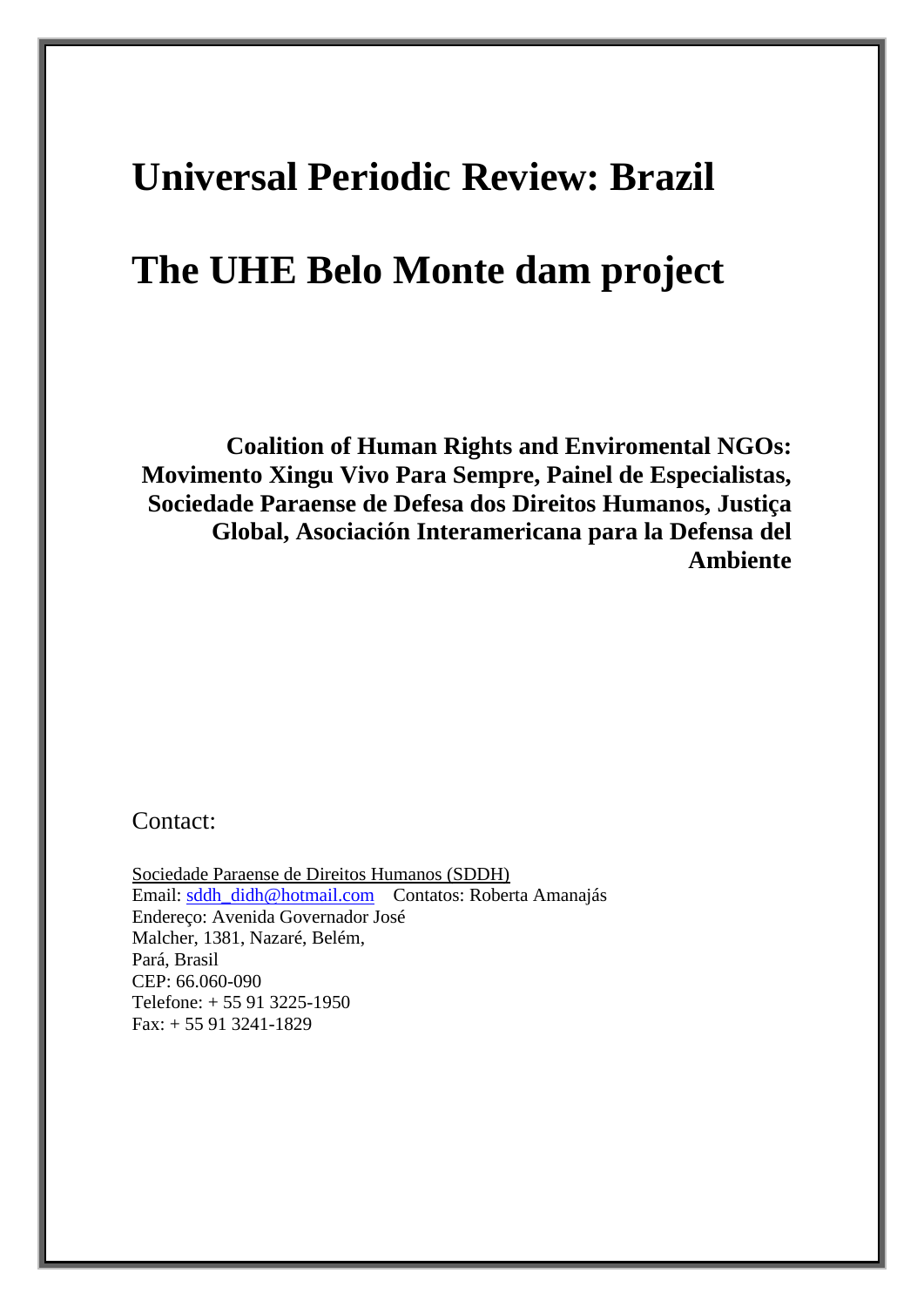#### **The UHE Belo Monte Dam project**

1. The UHE Belo Monte dam project is located in the state of Pará in the Brazilian Amazon. The hydroelectric project has created controversy for more than 20 years, (since the period of the military dictatorship) and the federal government is currently exerting a lot of pressure to move forward with the project.

2. The mega-project consists in the damming of two stretches of the Xingu River – in the Main dam site (Pimental) and the main powerhouse site (Belo Monte). The main dam will flood about 668 km ² of land in three cities of the State of Pará, Altamira, Brasil Novo and Vitória do Xingu, of which 400 km<sup>2</sup> are native forest. The water from the flooding will be diverted from the reservoir by a large artificial canal, (larger than the Panama Canal) which will cause a drastic reduction in the water level of the 100 km stretch of the Xingu River known as the "Big Bend" (Volta Grande).

3. In 2011, the Belo Monte hydroelectric project obtained the first two environmental permits, and is currently under construction, funded by a consortium of State electric companies (Eletrobrás group), pension funds of state company employees (Petrobras, Caixa Economica Federal and Banco do Brazil), and several private capital of national origin, the main one is the industrial group Queiroz Galvao.

4. The project has more than thirty years of history, as its original design was developed in the 1980s during the dictatorship. The project's original technical studies were done by one of the largest conglomerates in the country, the Camargo Correa company, and presented to the State company Eletronorte.

5. This project has caused many negative repercussions in one of the largest rivers of the Amazon basin: open conflict with indigenous peoples, environmentalists and neighborhood organizations; decisionmakers have taken positions and used techniques contrary to the advice of scientists across the country; and the Federal Public Ministry has presented several Public Civil Action lawsuits questioning the legality of the decisions and executuion of the project. Thus, the entire project has undergone various modifications. In the new "Study of hydroelectric inventory," presented by the Energy Research Company and the Ministry of Mines and Energy and approved by the National Agency of Electrical Energy in 2007, plans for some plants were canceled (Jarina on the Xingu River and Cachoeira Seca, in Iriri), while others decreased the generating capacity and decreased the reservoir size of the other three dams (Babaquara, now the Altamira plant; Ipixuna, now the Pombal plant, and Kokraimoro).

6. To stem the tide of criticism and resistance, especially by some indigenous communities of the nation Mbengokre (Kayapo) located along the Xingu River and its main tributaries, in 2009 the federal government announced that construction would be limited only to the portion known as Belo Monte, which previously was called Kararaô.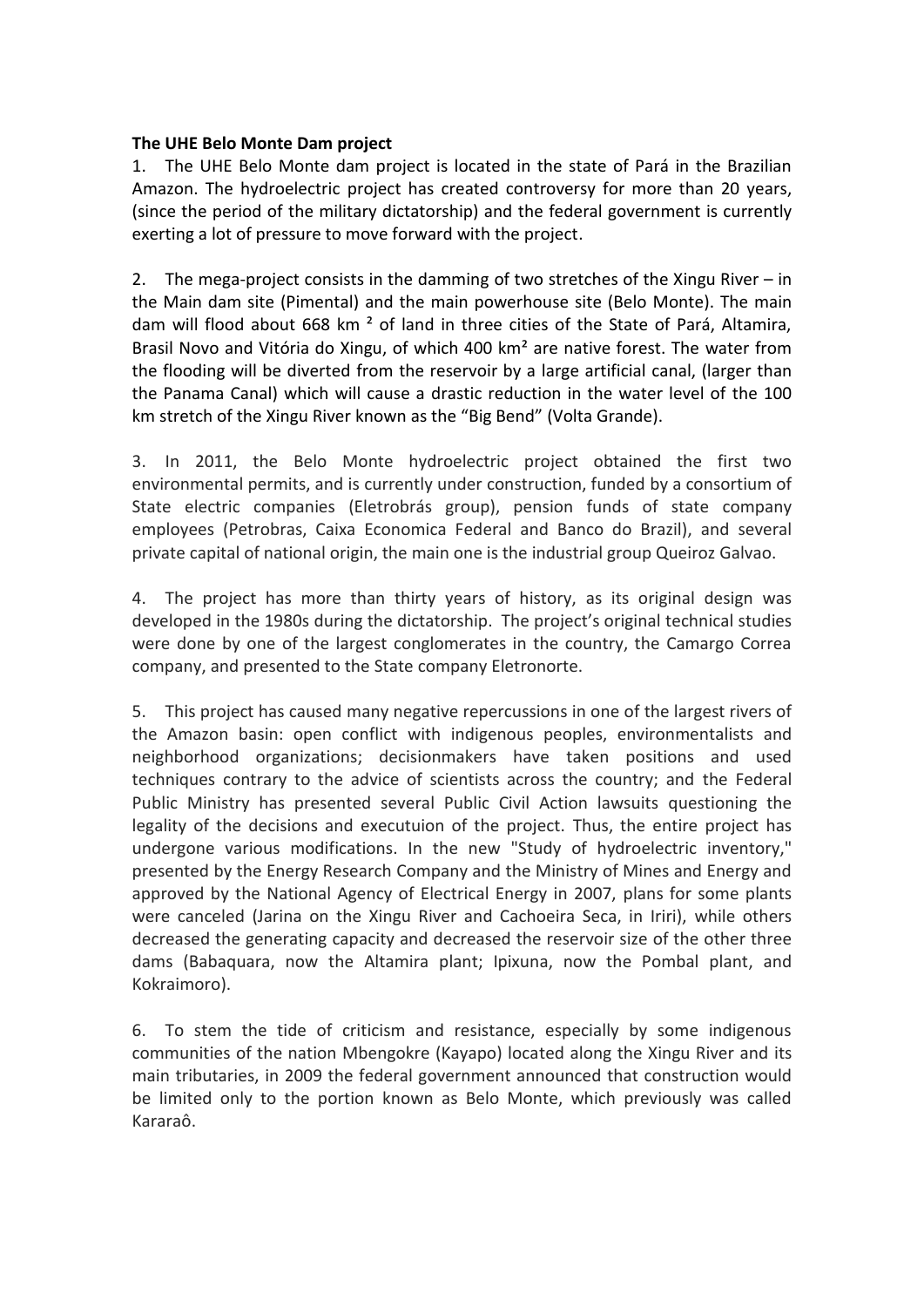7. The Belo Monte project involves a barely deforested stretch of the Xingu River, replete with waterfalls islands and rapids, known as the Big Bend in Para State, Brazil. In this "Big Bend" the project calls for the construction of a dam several kilometers wide, located just downstream from the city of Altamira, and the diversion of the river through a series of smaller dams and canals. This series of dams and canals would send the the river flow to a power house located on the left bank of the river near the town of Vitoria do Xingu. Including the canals, the reservoir would cover a total of more than 60,000 hectares, while the flow of a 150 km stretch of river in the Big Bend would be greatly reduced; its flow subject to the operation of the plant.

8. The plant's designers plan to equip the power house with twenty groups of 550 MW turbo-generators, among the largest available in the world today. With generators this large, the plant would have a capacity of 11,000 megawatts. This would make the plant nearly as powerful as China's Three Gorges on the Yangtze, which has a capacity of 18,000 MW, and the second to the most powerful dam in Brazil, the Itaipu Dam located on the Parana River, along Brazil-Paraguay border, which has a capacity of 14,000 MW. In its publicity, the Brazilian government and companies involved state that "Belo Monte will be the third largest dam in the world."

9. However, this propaganda and the formal licensing of the project in the face of contrary advice even from government agencies overlooks the fact that variation in the of flow of the Xingu River would cause the Belo Monte machines to halt during the driest period, the Amazon "summer." Therefore, the huge capacity of Belo Monte would only be utilized during the two or three months of the rainy season, or Amazon winter.

10. The propaganda surrounding the dam also omits the fact that around twenty thousand people would be forced out of their homes from the lower part of the city of Altamira and from hundreds of lots in rural areas and on the banks of the Xingu River. There is no plan or guarantee that these people can or will be relocated in other urban areas and rural settlements in order to ensure that they can resume their traditional economic and social networks and family activities after their relocation.

11. The energy that would be generated if the dam is completed would be injected into the national grid, complementing the current load supplied by Tucuruí plant, also in Pará, Tocantins river basin, adjacent to the Xingu River. It is very likely that the destination of most of the energy supplied by Belo Monte would be the same as energy produced in Tucuruí: ensuring the operation and the expansion of the highly energy intensive activities :

- 1) mining in one of the largest mineral deposits in the world, the Carajás region, which produces iron, copper, manganese and nickel on a large scale.
- 2) metallurgical processing done in the cities of of Pará Maraba, Tucurui, Barcarena and towns of Maranhão Açailândia, São Luiz and other places where manufacturers of pig iron, iron alloys and two of the largest aluminum smelter in the world are located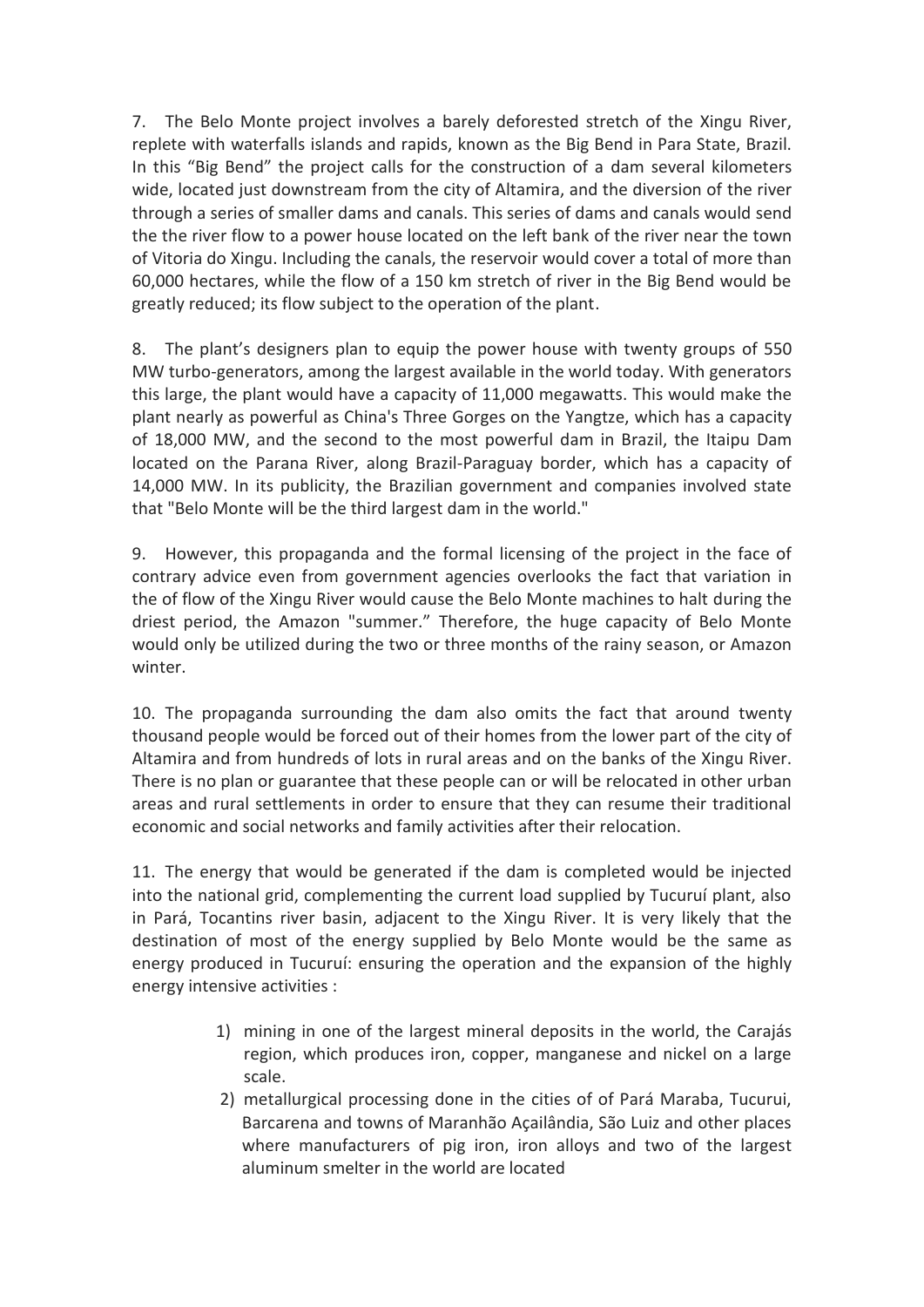12. The official figure given regarding the cost of the Belo Monte project and on civil works, complementary to the Belo Monte power plant, such as the machines and other programs, is about 25 billion reais. However, the indicators of producing hydroelectric power of this size in the international economy suggest that the real cost may be between 35 to 40 billions of dollars. The high cost of the project has been one of the largest obstacles Brazil has faced in trying to move forward with Belo Monte: no national or international private bank was willing to finance such a huge project. The only bank willing to take such a risk has been the BNDES state bank. As of November, 2011, the BNDES bank is still analyzing the technical and economic feasibility of the project. Even if the bank determines that the project is feasible, Brazil would need to obtain additional capital contributions from the National Treasury, contributions which depends entirely upon the economic policy of the government and Congressional political maneuvering.

#### **The procedure of environmental licensing:**

<u>.</u>

13. Environmental licensing in Brazil includes the provision of three types of licenses: Provisional License, Installation License and the Operation License. $1$ 

14. Since its inception, the licensing process of Belo Monte hydroelectric has been marked by irregularities that violate national and international standards.

15. The Preliminary Environmental License (PL) was granted by IBAMA on February 1, 2010, demonstrating Brazil's intention and political will to implement the proposed Belo Monte Hydroelectric Plant, despite its noncompliance with national and international standards. There are many indigenous communities located in the area to be flooded: Arara of the "Big Bend", the Juruna Paquiçamba, Juruna of the Km17, Xicrin of the Bacajá Trench, the Assurini Koatinemo, Kararaô, the Kayapo Kayapo Indigenous Land, Parakanã of Apyterewa, the Araweté Ipixuna, Arara Indian land, Arara, and Arara of Cachoeira Seca. None of these groups were consulted prior to the granting of the Preliminary Environmental License, in violation of both international and domestic law.

16. The process for public participation, which in Brazil is conducted through public hearings, was riddled with irregularities. First, the number of public hearings was insufficient, precluding adequate access to information by affected communities in

<sup>1</sup> The environmental license is an administrative procedure whereby the relevant environmental agency licenses the location, installation, expansion and operation of projects and activities that use environmental resources considered effective or potentially polluting or those which, in any form, can cause environmental degradation, considering the laws and regulations and technical standards applicable to the case. The 03 stages of the environmental licensing procedure are: Preliminary License (PL) - Granted in the preliminary planning phase of the project or activity approving its location and design, environmental sustainability certifying and establishing the basic requirements and conditions to be met in the next stages of implementation; installation License (IL) - authorizes the installation of the project or activity in accordance the specifications of the plans, programs and projects approved, including the environmental control measures and other conditions, which are crucial and why; License of operation (LO) - authorizes the operation of the activity or project, after checking the effective compliance with the licenses listed above, with the environmental control measures and certain conditions for the operation. (Resolution 237/97 of the National Council for the Environment).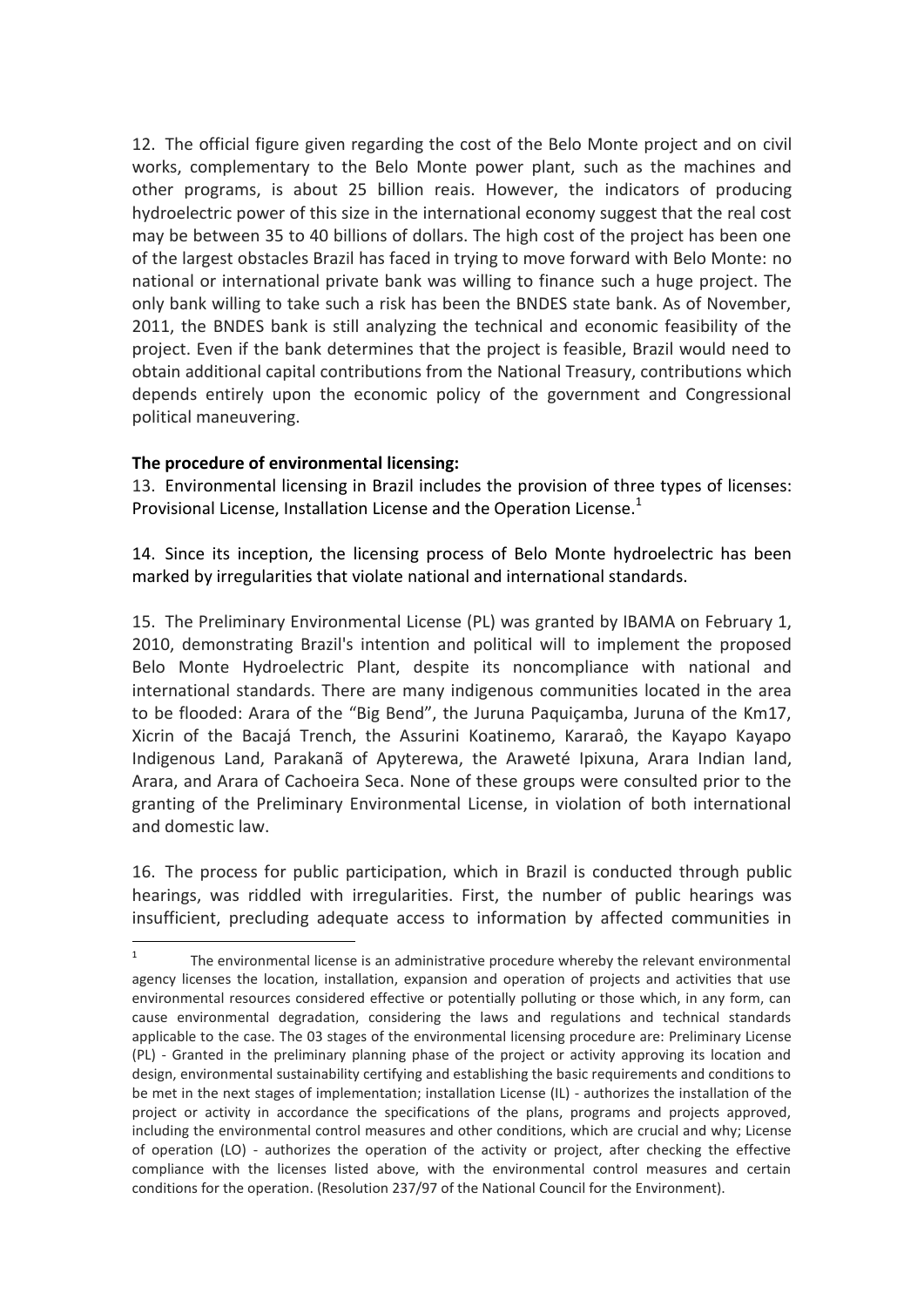order to permit their genuine participation in the proceedings. The location of the audience was inaccessible for most affected communities, and all the hearings were held with the presence of the heavily armed Brazilian police. Finally, no interpretor was provided for indigenous groups who do not speak Portuguese. Additionally, the Environmental Impact Study did not contain sufficient information about all potential project impacts and mitigation measures to guarantee the rights of affected communities, $^2$  and contained flaws and irregularities, such as the lack of indigenous lands protection, underestimating the issue of compulsory displacement of the rural and urban population, contained uncertainties about the reduced flow of the Big Bend of the Xingu River, negligent evaluation of the health risks, uncertainty of the flow of the migrants, and minimized the impact of cultural loss and other social impacts.

17. Even without complying with conditions imposed by IBAMA and FUNAI<sup>3</sup> for the deferment of the further licenses, the Partial License of Installation (LI) of the construction sites of Belo Monte Hydroelectric Plant was granted on January 26, 2011<sup>4</sup>. The granting of the partial LI was again followed by irregularities: The figure of the "Partial License of Installation" does not exist in Brazilian law.<sup>5</sup> However, this figure had been used previously in the case of the Madeira River Hydroelectric Complex (another PAC project), to keep advancing work, even without complying with legal requirements, thus creating a situation of fait accompli.

18. The use of this Partial LI represents a threat to the communities because it demonstrates the government's decision to build the project without complying Brazilian or international law, and greatly reduces the possibility of the IBAMA's conditions being fulfilled.

19. On June  $1<sup>st</sup>$  of 2011 IBAMA issued the full License of Installation for the Belo Monte power plant.<sup>6.</sup> The License of Installation again was issued without compliance with the IBAMA conditions set out, which flatly contradicts the decision of the IACHR that on 1 April 2011 asked the government of Brazil, to suspend "immediately the licensing process of UHE Belo Monte, and prevent the implementation of any physical

<sup>2</sup> S MAGALHÃES, S.; HERNANDEZ, F. (orgs). Specialists Panel*: Critical analysis the Environmental Impact Study of the Belo Monte Hydroelectric. Belém: September 29, 2009* [\(http://www.internationalrivers.org/files/Belo%20Monte%20pareceres%20IBAMA\\_online%20\(3\).pdf\)](http://www.internationalrivers.org/files/Belo%20Monte%20pareceres%20IBAMA_online%20(3).pdf).

<sup>3</sup> IBAMA – Brazilian Institute of Environment and Renewable Natural Resources, IBAMA is a Federal agency responsible for coordinating, implement, enforce, monitor, preserve and maintain in accordance with the National Environmental Policy (Pnma). Linked to the Ministry of Environment (MMA) for perform environmental licensing activities and works of national or regional impact. FUNAI - National Indian Foundation, is an agency of the Brazilian Government that according to the constitution of 1988, establishes and executes the Indian policy in Brazil. Are their core competencies to promote education, demarcate, secure and protect the lands occupied by indigenous.

<sup>4</sup> IBAMA: Partial Installation License No 770/2011 of 26 January 2011 [\(http://www.inesc.org.br/biblioteca/textos/Licenca%20Instalacao%20No.%20770%2C%2026.01.2011.p](http://www.inesc.org.br/biblioteca/textos/Licenca%20Instalacao%20No.%20770%2C%2026.01.2011.pdf) [df\)](http://www.inesc.org.br/biblioteca/textos/Licenca%20Instalacao%20No.%20770%2C%2026.01.2011.pdf). 5

Law No 6938/81 on Environmental Policy, Art. 3:10 (http://www.planalto.gov.br/ccivil\_03/leis/ [L6938compilada.htm\)](http://www.planalto.gov.br/ccivil_03/leis/%20L6938compilada.htm) and Resolution No 237/97 of the National Council for the Environment, art. 8 [\(http://www.mma.gov.br/port/conama/res/res97/res23797.html\)](http://www.mma.gov.br/port/conama/res/res97/res23797.html). 6

IBAMA. Office No. 510/2011/DILIC/IBAMA. Annex 01.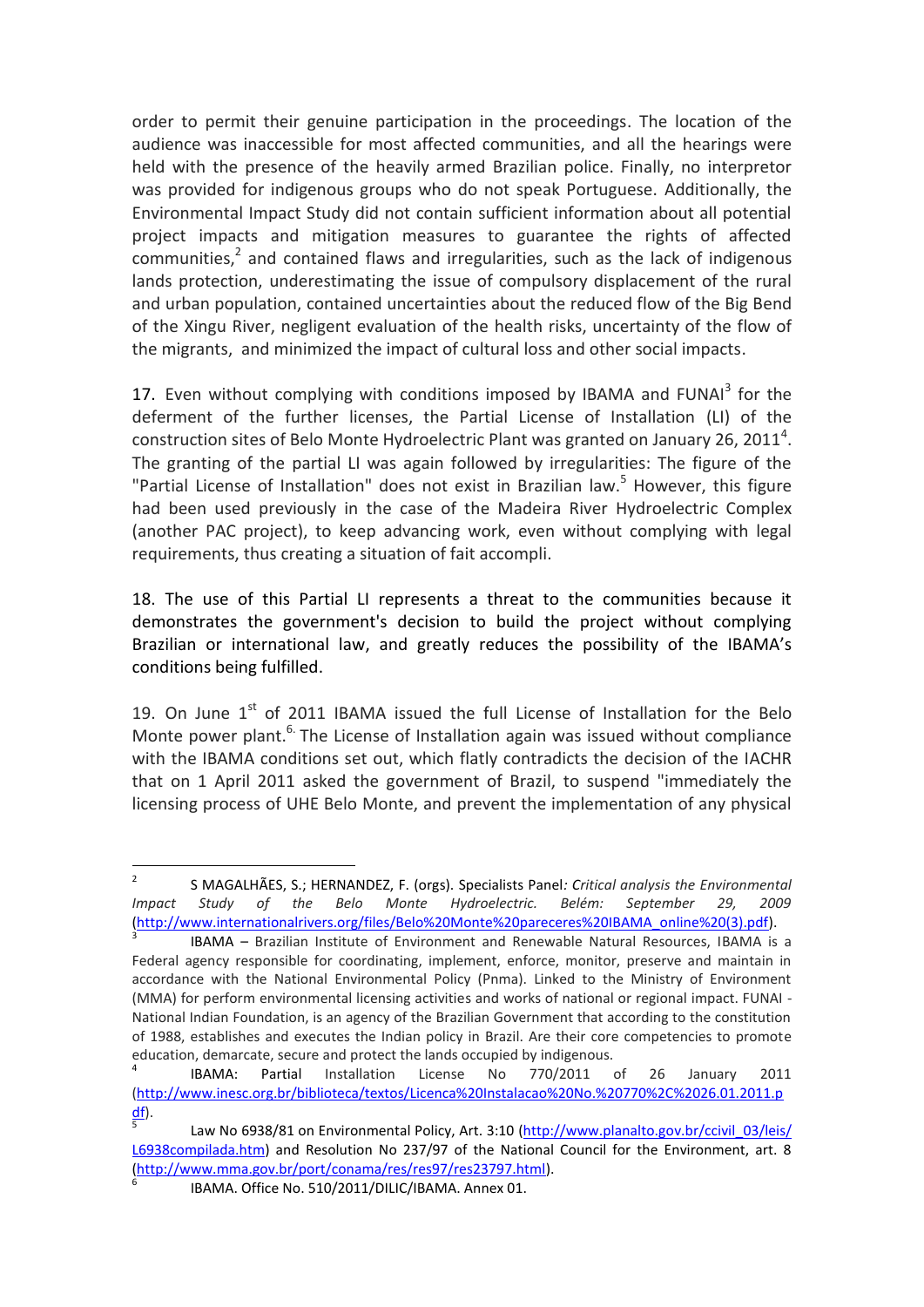work execution until the following minimal conditions are observed..."<sup>7</sup>. Thus, the Brazilian state once again violates national and international laws of human rights and the environment.

20. With the issuance of the License of Installation, IBAMA has set new deadlines for the implementation of the conditions, as it has done in the past in the environmental licensing process. The behavior of IBAMA to delay the conditions ensures the continuity of the work without the proper protection of the human rights of affected populations.

21. Civil society organizations, researchers and scientists express themselves about pointing out the seriousness of the breach of the conditions and rights of indigenous peoples and populations affected by hydroelectric Belo Monte<sup>8.</sup>

22. There was also frequent pressure from the federal government during the porceedings deciding over the temporary injunctions against the dam, as well as during the licensing process and the public bidding process to build the dam (eventually won by the National Agency of Electric Energy). Ministers also made constant public statements pushing trial courts to expedite their decisions regarding injunctions that threatened to delay the public bidding process.

23. The project will be financed mainly with public money, through the *Banco Nacional de Desenvolvimento Economico e Social* (BNDES), which, using capital from the National Treasury, will lend 80% of Rs\$ 26 billion (the government's official estimate, although construction companies and electro-mechanical manufacturers involved predict the cost will be no less than Rs\$ 30 billion). No private banks are financing the project, possibly because of the multiple human rights and environmental harms mentioned above and the dam's poor public image.

24. The value of Rs\$ 78 per megawatt-hour, the maximum cost established in the public bidding process, will not be enough to repay the project's financing, which is likley why many companies from the hydropower industry that traditionally participate in public auctions on projects refused to participate. Soon after the auction was won, these companies presented themselves as sub-contractors with the capacity to build the plant, which allowed these companies to benefit indirectly from a significant ammount of funding while avoiding economic risks a potential underestimate in energy production costs. These contractors are participating in the construction and installation of equipment, with the majority of the consortium comprised of the State

<sup>7</sup> In November 2010, communities and indigenous populations through the Xingu Alive Forever Movement (MXVPS), Coordination of Indigenous Organizations of the Brazilian Amazon (COIAB) Prelature of Xingu Indigenous Missionary Council (CIMI), Pará Society for Human Rights (SDDH ), Global Justice, Asociación Interamericana para la Defensa del Ambiente" (AIDA) joined a Internamericana Injunctive Relief Commission on Human Rights, which in April 2011 ordered the suspension of the construction process.

<sup>8</sup> Society for the Anthropology of Lowland South America (Annex 02) and the Brazilian Association of Anthropology and Brazilian Academic of ciencie and 19 more scientific associations [\(http://www.xinguvivo.org.br/2011/05/19/associacao-brasileira-de-antropologia-e-sbpc-pedem](http://www.xinguvivo.org.br/2011/05/19/associacao-brasileira-de-antropologia-e-sbpc-pedem-suspensao-de-belo-monte/)[suspensao-de-belo-monte/\)](http://www.xinguvivo.org.br/2011/05/19/associacao-brasileira-de-antropologia-e-sbpc-pedem-suspensao-de-belo-monte/).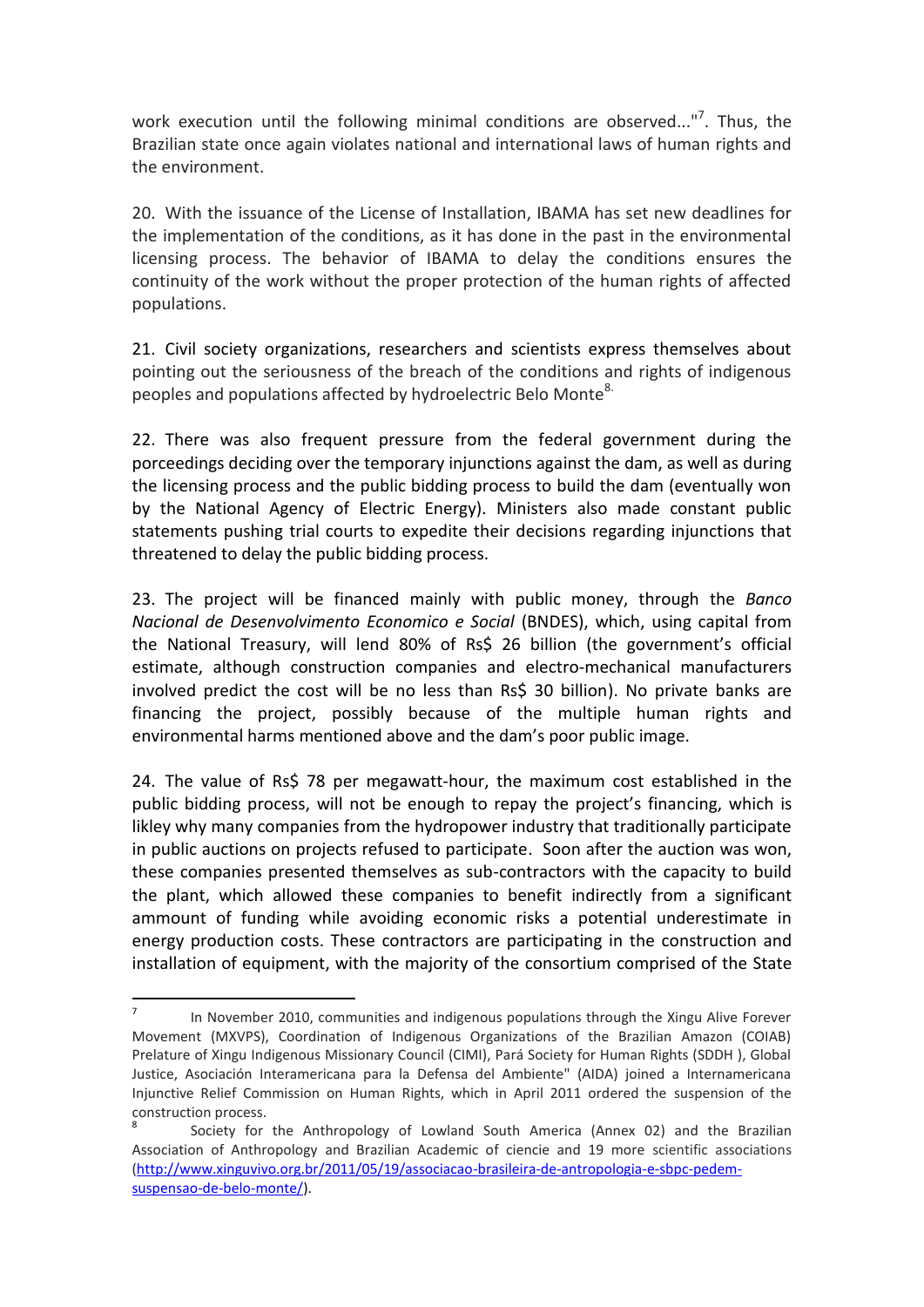enterprises Eletrobrás, Eletronorte and Chesf (49.98% share) and public employee pension funds Petros and Funcef (15% share). Because the majority of the financial risk for the project is being assumed by public pension funds and the project is financed by a public bank, the project poses an additional threat to the national economy that is not being discussed publicly.

25. The number of Public Civil Action lawsuits awaiting a judgement on the merits from a trial-level court is now over fourteen. In addition to court delays, which also violate the precautionary principle since the dam's construction is already underway, another concern is the recent ruling of the  $1<sup>st</sup>$  Regional Federal Tribunal (appellate court) upholding the position of the executive branch regarding the dam. In the ruling, which involved a Public Civil Action lawsuit seeking prior consultations with affected indigenous peoples, allows the government to continue the project without consultations. One of the judges who voted in favor of the ruling was previoulsy a lawyer for seven years of an interested party and a member of the consortium project - Eletronorte.

26. The ongoing impediments to public discussion about Belo Monte and the problems and illegalities in the licensing process are extremely worrying. In particular, social groups that oppose or are crtitcal of the project, such as social movements in defense of the Xingu River, human rights and environmental organizations, and academic associations including the Brazilian Association of Anthropology, Brazilian Academy of Sciences, and the Society for the Advancement of Science, are harassed for being opposed to progress, development, and national well-bieng . These groups also do not receive offical government responses from their petitions, protests, or letters.

#### **The Failure to implement adequately the conditions.**

#### **a) The lack of supervision by IBAMA.**

27. An analysis of the environmental licensing procedure reveals that neither IBAMA nor FUNAI, has the ability to track, monitor and oversee the implementation of the conditions they placed on the dam, and, at their own incompetence, IBAMA ended up weakening those conditions instead of enforcing them. In fact, thus far, the only source of firsthand information on compliance with the conditions is the company itself, which demonstrates the complete lack of control that the government has over the project.

28. Regarding the obligation, content, and timing of the conditions, they were changed without proper justification, and without confirming their proper implementation. Thus, the Company's reports and support documents constitute the only material that supports the decision of the IBAMA in its role of tracking and monitoring the social and environmental conditions of the enterprise.

#### **b) Failure to comply with the conditions needed for infrastructure**

#### *1) Conditions for the health infrastructure.*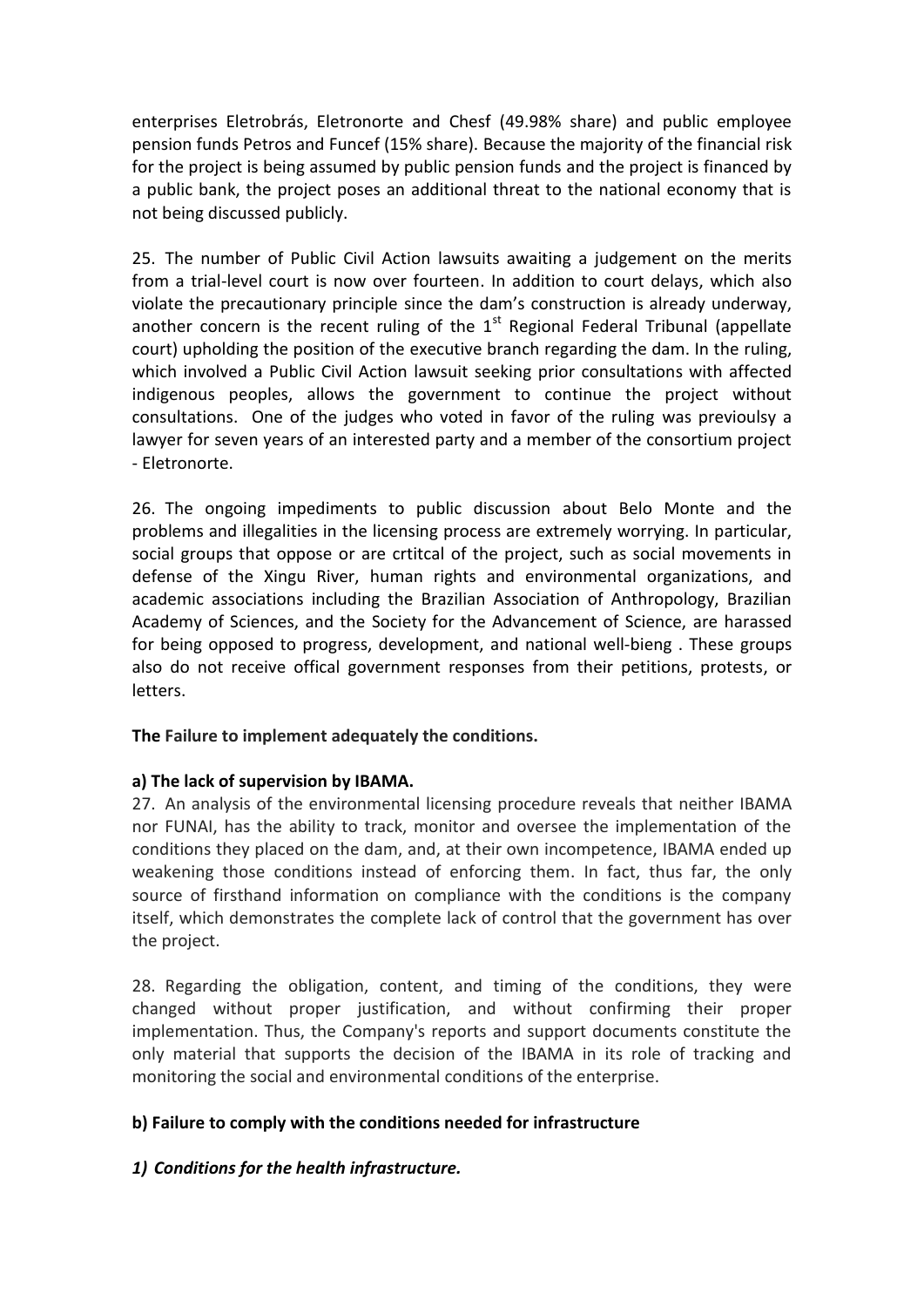29. The so-called anticipatory actions, or conditions in the licensing process, aimed to prevent and mitigate the impacts caused by the population growth that the region might experienced as migrants come looking for jobs -- potentially doubling the population in the cities of Altamira, Vitória do Xingu and Anapu, the main cities affected by the dam<sup>9</sup>. Thus, the IBAMA required the construction company to build new health and sanitation infrastructure before starting construction.

30. Since 2009, IBAMA reiterates in all his opinions and technical notes that anticipatory actions are necessary to prevent a disastrous outome for the region. Finally, IBAMA weakend the conditions, and the pushed back the deadline for compliance with the obligations relating to anticipatory actions as to dilute and eliminate these obligations, thereby allowing the start of construction without adequate monitoring of the codnitions.

31. The Altamira's City government itself on September 14th, 2011, through its report no.  $191/2011^{10}$  , demonstrates the lack of compliance with the commitments made between it and the NESA, as well as the growing impacts of the project on that city. These conditions were to correct the current inability of the municipal hospital as well as the hospitals of the neighboring cities to attend to the current medical needs of the local population.

32. It is noteworthy that most of the conditions that the State must still implement, will soon be ineffective to protect the rights of communities because they would be implemented after the impacts are already felt in the region. Many of the plans to comply with the conditions are still in the planning stages and are not yet being implemented, even though the project is already causing impacts. Nonetheless, the government continues to approve construction activities, which the consortium is currently implementing.

33. Thus, it would be impossible to avoid most of the dam's future impacts, because when the plans for mitigation measures are completed, the consequences will have already manifested themselves, irreversibly violating the rights of affected communities.

## **2)** *Conditions for the basic sanitation.*

1

34. The political pressure to start work at any cost and authorize construction on the dam, has forced IBAMA to authorize the construction of the building site, even though its aware of the lack of fulfillment of its conditions. Thus, in the Partial Installation License, rather than enforcing the existing conditions, instead weakens them and pushes back their deadlines to a future and uncertain date. For example, IBAMA changed the aforementioned requirement to improve sewage facilities for a sanitary

<sup>9</sup> Immigration to the region of Transamazônica highway, estimated at about 100 000 people and the current population of the region of 119,165 people, which corresponds to the so-called "Area of Direct Influence" project established by the entrepreneurs. EIR, pg. 64. [\(http://www.internationalrivers.org/files/RIMA.pdf\)](http://www.internationalrivers.org/files/RIMA.pdf).

<sup>10</sup> City Hall of Altamira-PA. Office n°. 191/2011.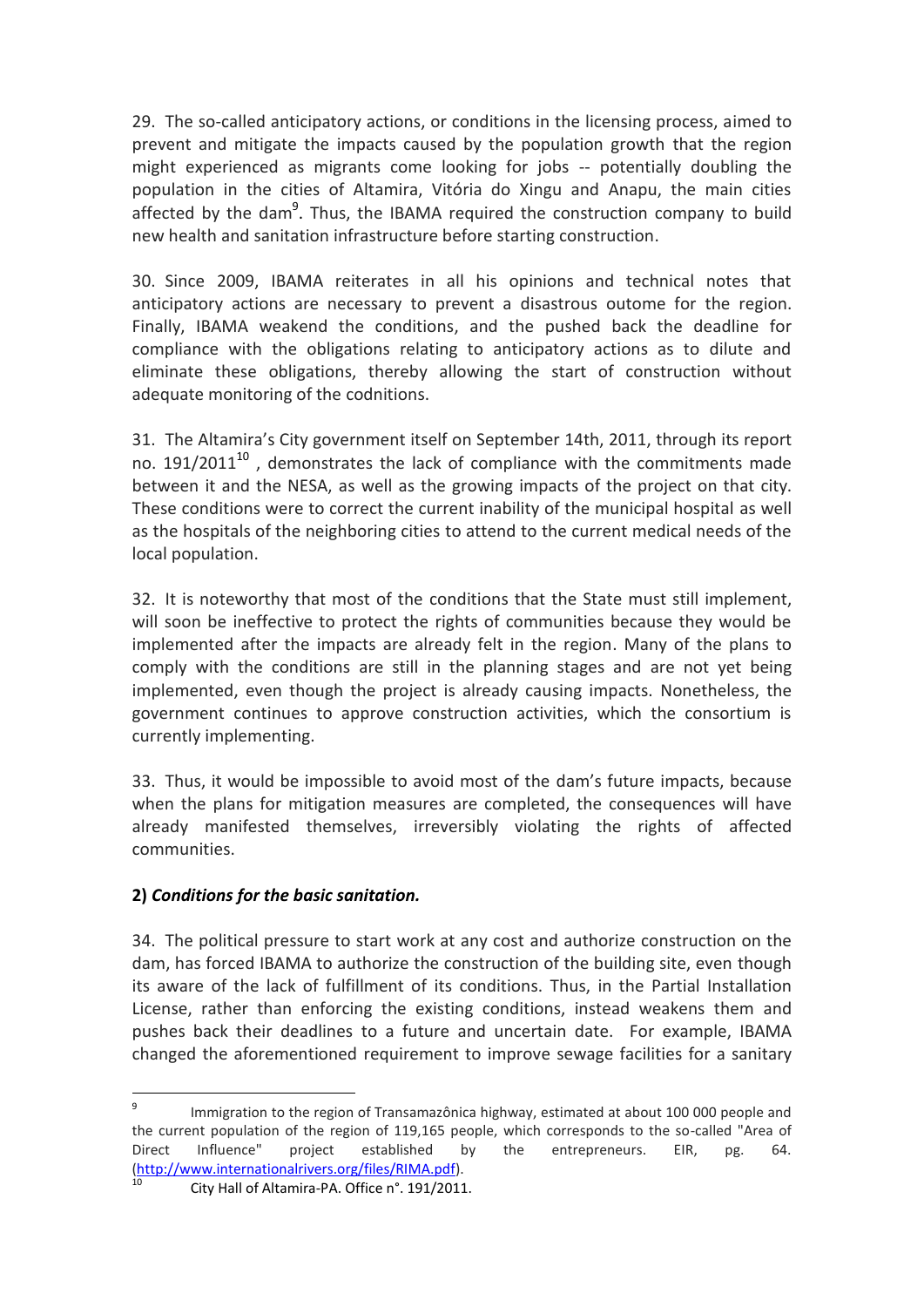education program<sup>11</sup>, as if they were equivalent. However, even without proof of the beginning of this "Sanitary Education Programme", IBAMA in January 2011, authorizes the construction of the building site, ignoring the lack of action from the construction company.

35. According to information<sup>12</sup> provided by the city of Altamira, about the lack of advances in the implementation of conditions new water and sanitations systems, these requirements have not been even started in most cases and will not be complied with before the deadlines imposed by IBAMA. In addition, there are no public plans available showing limits of flood areas, areas where families will be relocated, identifying areas for expansion of the city, as well as bridges for crossing the parts of the reservoir that flood the city.

#### *3) Conditions concerning to the indigenous people.*

#### **i. The conditions for the indigenous health.**

36. Currently, there is no basic structure in operation for the Special Indigenous Sanitary District (SISD) of Altamira. The aforementioned District, based in Altamira, serves four cities covering an area of 267,640.45 km2, equivalent to more than the territory of Portugal and Greece together, but with incommensurable differences in transport and access. The mentioned territory is covered by only 26 employees, mostly contracted at the headquarters of SISD in Altamira, when, in fact, at least 140 would be needed to supply the area's demand.

37. Despite predictions to deploy at least three bases for its operation, until now, no base has been implemented throughout the coverage area of the SISD. In other words, today the gap of employees needed for attending the indigenous population in the region is 96.6%. The existing health posts in indigenous villages do not have sufficient staff or materials to meet present needs.

38. According to sources connected to FUNAI, until very recently, ten villages in the Altamira region lacked even with nursing staff, who, after five months without receiving wages, were forced to leave the workplace. Thus, removal of sick people in the villages was almost paralyzed and ended up being made by relatives.<sup>13</sup>

39. In Altamira, there is no adequate infrastructure to stop receiving patients and companions. Indigenous families are signed in the "CASAI" of the city or received by the families of the same ethnicity living in Altamira in the worst conditions of sanitation and housing, as they are sadly known as indigenous neighborhoods of the city of Altamira.

 $11$ <sup>11</sup> Information available on the Petition of the traditional communities of the Xingu River basin Vs State of Brazil. IBAMA: Installation License No 770/2011 of 26 January 2011. MC-382-10 of the IACHR [\(http://www.inesc.org.br/biblioteca/textos/Licenca%20Instalacao%20No.%20770%2C%2026.01.2011.p](http://www.inesc.org.br/biblioteca/textos/Licenca%20Instalacao%20No.%20770%2C%2026.01.2011.pdf)  $\frac{df}{12}$ .

<sup>&</sup>lt;sup>12</sup> City Hall of Altamira-PA. Office  $n^{\circ}$ .191/2011.

<sup>13</sup> MXVPS. Malaria, infant mortality and rampant deforestation impact Indigenous in Altamira. (October 6, 2011): [http://www.xinguvivo.org.br/2011/10/06/malaria-mortalidade-infantil-e](http://www.xinguvivo.org.br/2011/10/06/malaria-mortalidade-infantil-e-desmatamento-desenfreado-impactam-indigenas-em-altamira/)[desmatamento-desenfreado-impactam-indigenas-em-altamira/](http://www.xinguvivo.org.br/2011/10/06/malaria-mortalidade-infantil-e-desmatamento-desenfreado-impactam-indigenas-em-altamira/)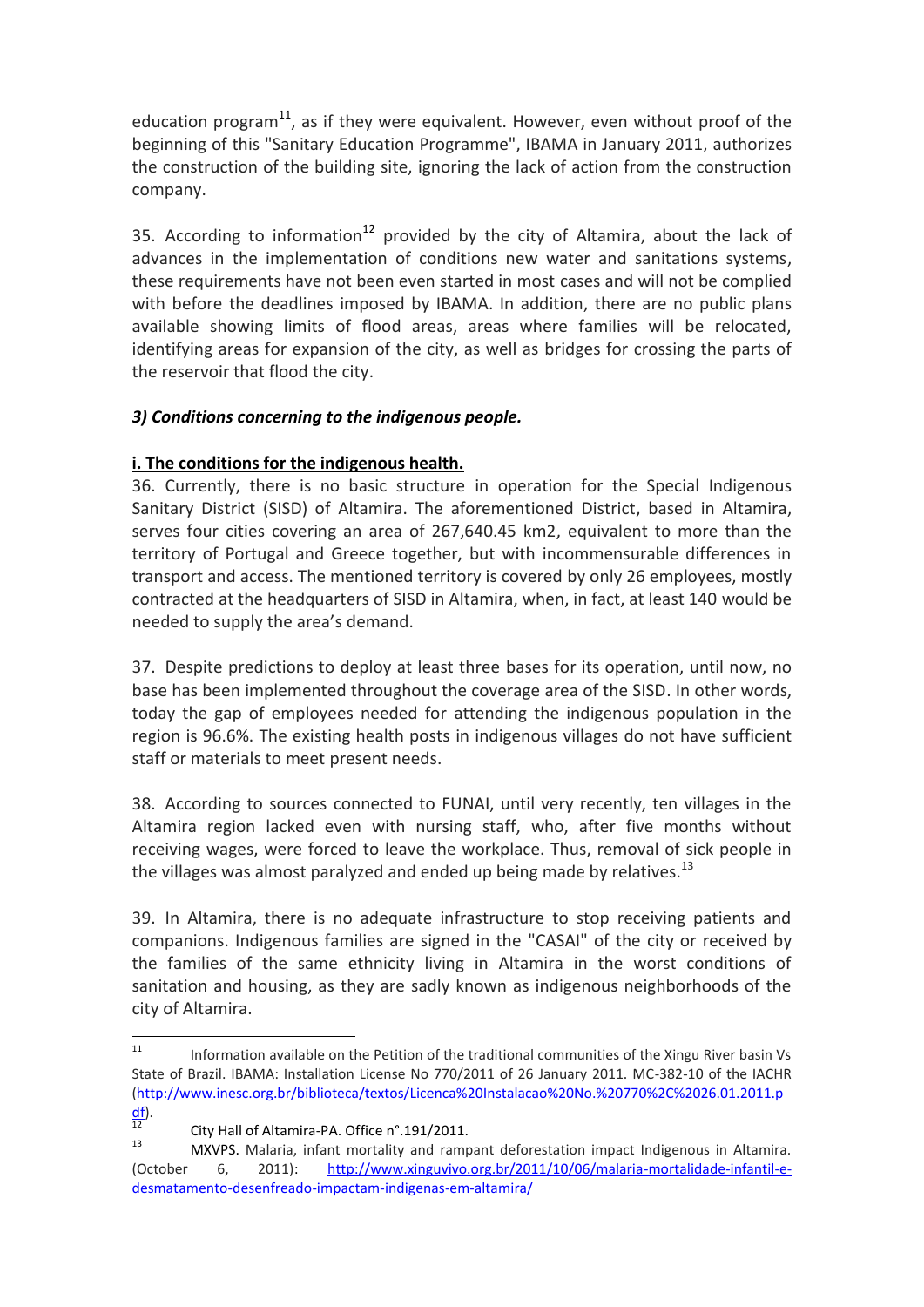40. The situation of indigenous peoples in the region is so desperate in relation to health care that on March  $17<sup>th</sup>$ , 2011 about forty Indians of the Xicrim and Parakana ethnicity occupied the offices of the District of Indigenous Health in Altamira to protest about overcrowding, lack doctors, dentists, medicines and nursing staff in the villages and the city of Altamira.

41. Despite these observations on the ineffectiveness of the system at SISD Altamira, after two months of the indigenous occupation of FUNASA facilities, the federal government did not submit any concrete answer to reshape the precariousness of services at the Indigenous Lands in and the town of Altamira.

42. The newly created Special Secretariat of Indigenous Health (SESAI) is unable to answer the claims of indigenous peoples, citing problems of structure. Thus, on April  $18<sup>th</sup>$ , 2011 the federal government acknowledged its inability to effect the transition of responsibilities to the SESAI by Decree 7461 of 2011, art. 6 of postponing the deadline for the transition from FUNASA to SESAI until December  $31<sup>st</sup>$ , 2011.

43. Likewise, the service providers in the regions also had their contracts extended, regardless of the complaints and inefficiency in the provision of services clearly proved. Thus, by Ordinance No. 253, April 20, 2011 the SISD Altamira extended the term of the agreement for a maximum of 180 days, or until it is finalized the process of public calling. That is, the specific response that the Brazilian government gave to the indigenous protests in March 2011 was to extend the contracts of service providers that maintain the chaos of the situation of indigenous health in the region of Altamira.

44. The immediate improvement of health infrastructure is essential to protect the rights of indigenous peoples in the region of the impacts of Belo Monte UHE.

## **ii. The protection of the isolated people.**

45. With regard to uncontacted indigenous peoples, or isolated, there's no specific plans to protect these communities<sup>14</sup>, that will be affected by the project, as very generic and general policies, do not respond to the particular situation of communities affected by hydroelectric of Belo Monte. Apart from these plans, results extremely difficult to understand how the Brazilian government could take measures to guarantee the rights of communities, since they do not know what plans should be implemented. This despite the fact that the works have already started and so the project is already causing impacts on communities.

#### **iii. Tenure protection of indigenous lands.**

46. The process of demarcation of at the Indigenous Lands (IL) has not yet been completed. So, FUNAI has had great difficulties and limitations in the process of demarcation and regularization of them in order to comply with the conditions. Among the most serious problems for the protection of land, stands the occupation of nonindigenous areas, which remains unsolved.

 $14$ Federal Republic of Brazil, Communication re: CIDH MC-382-10 Information from the Brazilian State, para. 110, July 6, 2011. Annex 03.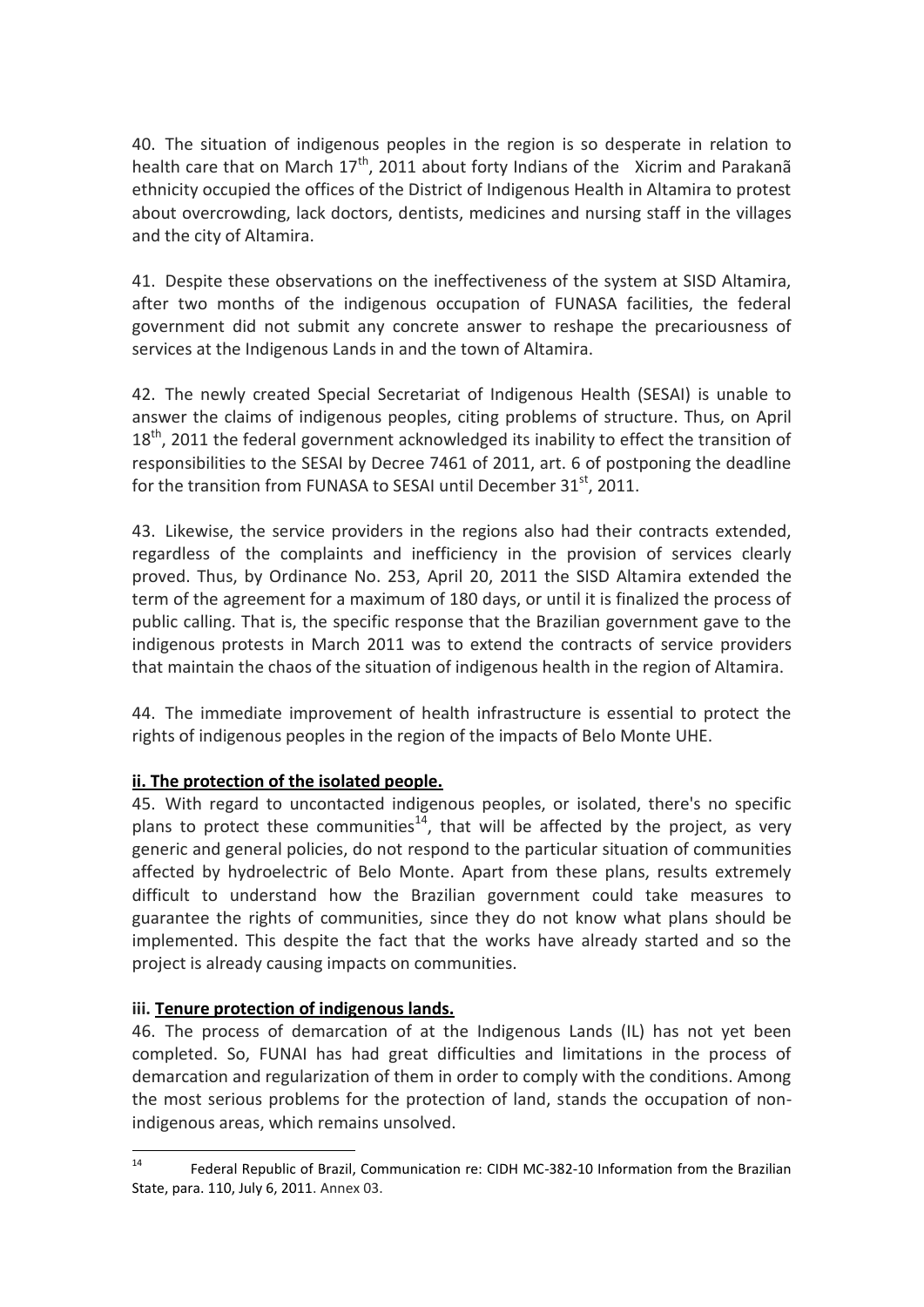47. The most emblematic case is IL Apiterewa whose declaratory decree was published in 2001 and was ratified in 2007. According to the land survey of the area, published by the Official Gazette in September, there are about 1,270 nonindigenous occupations in IT, of which 850 were considered invasions of bad faith (which occurred after 2001 and must be condemned without compensation).

48. Since the process of withdrawal of settlers from IL Arara of the "Big Bend" is stopped and should only begin after the land survey of the Cachoeira Seca, which began in October 2011 and scheduled for completion in January 2012 only.

49. In addition, there are reports that leaders of the community of Arara Indians of the "Big Bend" are being threatened by settlers and has not often gone out of the IL because of these.

50. The IL Xipaya Arara and are not approved yet, as a previous condition of the LP. As for the redefinition of IL Paquiçamba and usufruct of the islands for of the Xingu indigenous people, there is no definition yet. With regard to another key measure to protect the territories of the beneficiary communities: the monitoring and surveillance of the IL (beyond restrictions imposed by FUNAI due to arrival of thousands of new people to the region, attracted by Belo Monte) no measures have been implemented in fact. Only one provisional vigilance station was built in the area of Apiterewa, leaving the remaining indigenous lands - especially the IL Ituta / Itata inhabited by indigenous in voluntary isolation - remain unprotected.

51. In addition, other key measures for the protection of beneficiaries and territories that correspond to conditions imposed by FUNAI prior to acceptance of the installation license<sup>15</sup> also are not fulfilled: The Protection Plan from IL (within 20 days of IL) also does not exist in practice. The same applies to the operational plan for implementing the BEP (Basic Environmental Plan), which should have been made 30 days after the IL.

#### **Lack of compliance with precautionary measures of the IACHR**

52. Responding to an urgent request sent by affected communities, on April  $1<sup>st</sup>$ , 2011, the Inter-American Commission on Human Rights (IACHR) published a resolution urging the State of Brazil to implement Precautionary Measures protecting the rights of 12 indigenous communities<sup>16</sup> threatened by the construction of the Belo Monte Dam.<sup>17</sup> Despite the urgent and serious threats the dam poses for the rights of these communities, the Brazilian government has refused to implement the IACHR's Precautionary Measures, and instead has assumed a confrontational and aggressive posture toward the IACHR. This government's response not only further endangers

 $15$ <sup>15</sup> FUNAI Office nº 126/PRES-Funai, 12 de maio de 2011.

<sup>16</sup> The beneficiary communities include: Arara da Volta Grande; Juruna da Paquiçamba; Juruna do km 17; Xikrin de Trincheira Bacajá; Asuriní de Kaotinemo; Kararaô da TI Kararaô; Kayapó da TI Kararaô; Parakanã de Apyterewa; Araweté do Igarapé Ipixuna; Arara da TI Arara; Arara da Cachoeira Seca; and indigenous communities in voluntary isolation in the TI Ituna/Itatá.

IACHR, Resolution of precautionary measures MC-382-10, April 1, 2011. Annex 04.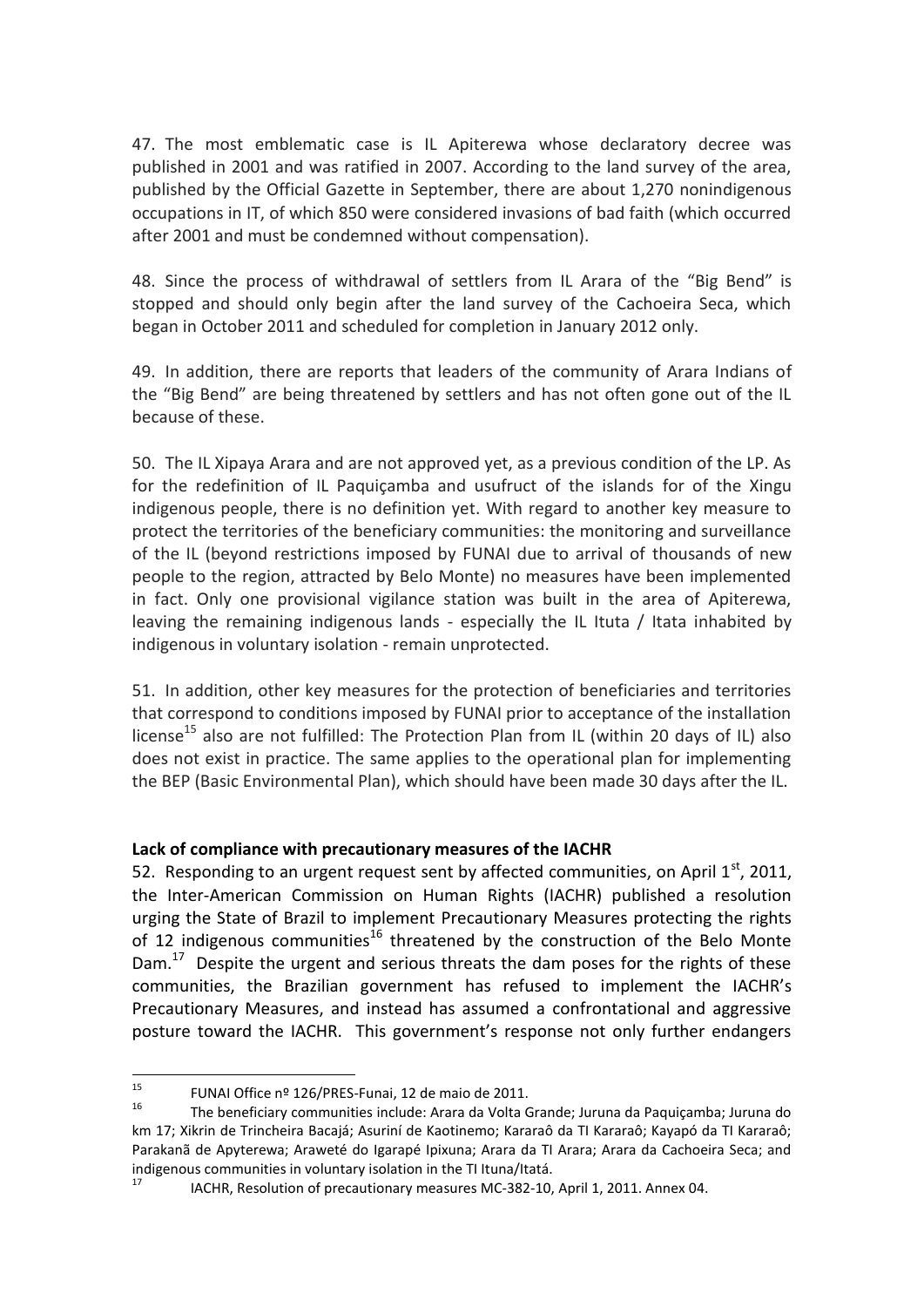the rights of affected communities but also threatens to undermine the legitimacy and independence of the Inter-American Commission, an important international human rights body that is fundamental for the protection of human rights in the Americas.

53. In its first Precautionary Measures resolution, the IACHR urged the State to "immediately suspend the licensing process for the Belo Monte Hydroelectric dam project and stop any construction work from moving forward until certain minimum conditions are met." $^{18}$  These conditions included (1) conducting free, prior, and informed consultations with indigenous communities in good faith and with the objective of reaching an agreement; (2) guaranteeing access to the project's Environmental Impact Assessments in indigenous languages; (3) the protection of indigenous peoples in voluntary isolation, and; (4) protecting the health of indigenous communities affect by the project. The Commission's reached its decision after carefully reviewing all the information sent by the communities' counsel and the State of Brazil.

54. Despite having the full opportunity to present its arguments and strong evidence proving that the UHE Belo Monte project will severely harm indigenous territory and natural resources, the Brazilian State has refused to comply with the IACHR's resolution and insists that indigenous consultations are not required because the project "does not involve the suppression of [indigenous] territory" due to flooding.<sup>19</sup> In response, the IACHR reiterated its resolution of Precautionary Measures on August 3<sup>rd</sup>, 2011 highlighting the need to protect the health and territory of the 12 indigenous communities and also the lives of indigenous peoples in voluntary isolation.<sup>20</sup> Unfortunately, as we presented above in this report, to this day the government has yet to comply adequately with either the Precautionary Measures or the conditionalities imposed by Brazilian agencies.

55. In addition to its official response refusing to comply with the Precautionary Measures, Brazil has initiated a parallel campaign through which it has allegedly attempted to discredit the Inter-American Commission and pressure it into rescinding its resolution. Immediately following the publication of the IACHR's resolution, the Ministry of Foreign Relations on April 5, 2011 publically rejected the resolution as being "unjustifiable" and "rash."<sup>21</sup> Subsequently, the Brazilian government recalled its ambassador to the Organization of American States (OAS), Ruy Casaes,<sup>22</sup> and withdrew

<sup>18</sup>  $18$  Id.

<sup>19</sup> Federal Republic of Brazil, Communication re: CIDH MC-382-10 Information from the Brazilian State, para. 105, July 6, 2011. Annex 03.

<sup>20</sup> IACHR, Communication re: Traditional Communities of the Xingu River Basin, Pará MC-382-10, Aug. 3, 2011. The IACHR also determine that the controversy surrounding the need to consult indigenous communities and obtain their free, prior, and informed consent was a question regarding the merits of the case, and postponed its review of that matter for the contentious case P-817-11, currently underway in the Commission.<br>21 Ministry of Foreign

<sup>21</sup> Ministry of Foreign Relations, Press Release No 142, *Brasil considera medidas da OEA sobre Belo Monte "precipitadas e injustificáveis"*, Apri 5, 2011, *available at:* http://blog.planalto.gov.br/brasilconsidera-medidas-da-oea-sobre-belo-monte-precipitadas-e-injustificaveis/.

Ambassador Caseas has yet to receive orders from the government to return to his post in Washington, *see* Folha de São Paulo, *Dilma retalia OEA por Belo Monte e suspende recursos*, April 30,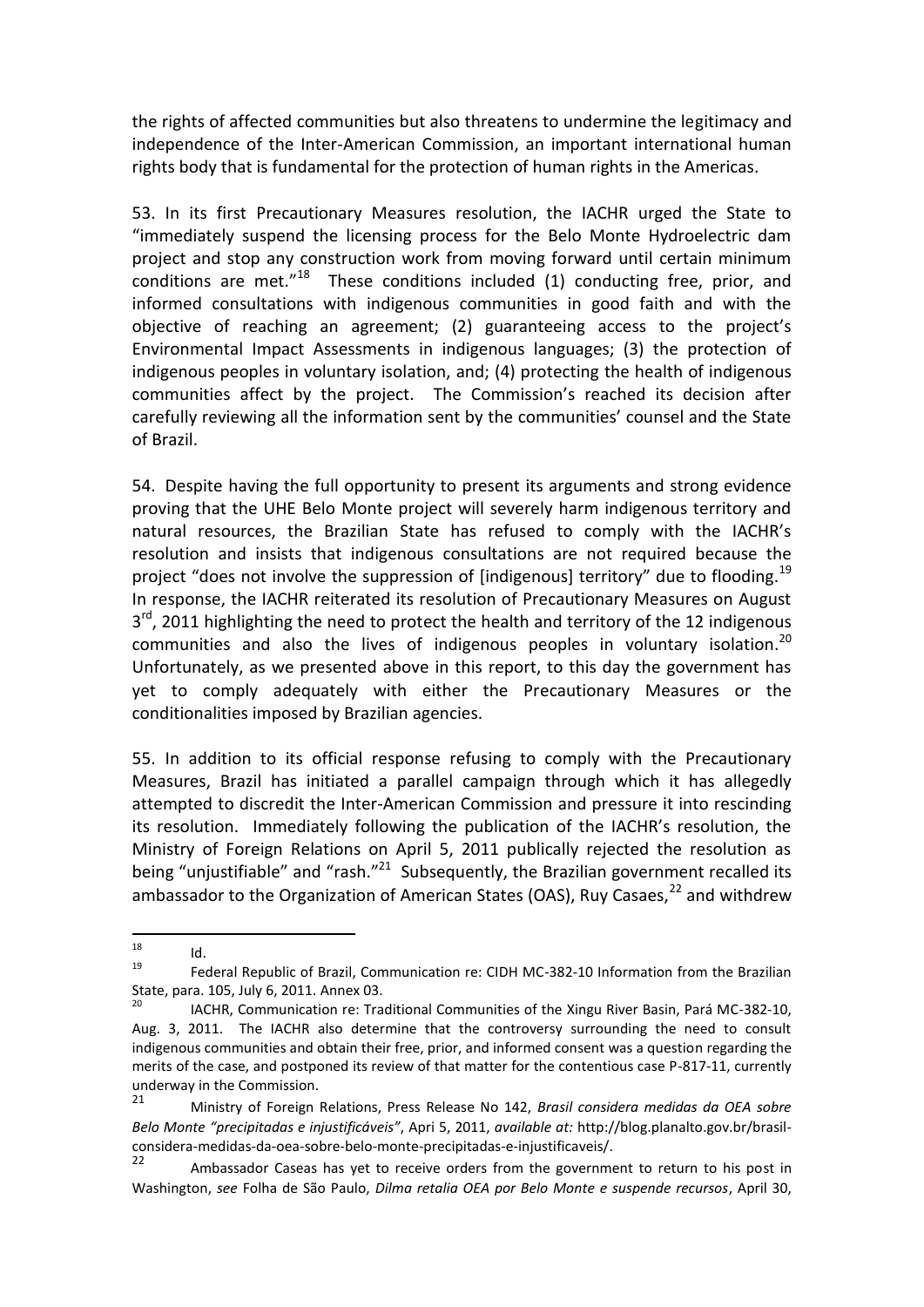its nomination for its candidate to the IACHR, former Secretary of Human Rights Paulo Vannuchi, $^{23}$  in retaliation for the Precautionary Measures. Finally, according to a report in the Brazilian press, the government has refused to disburse its annual contribution to the OAS (the equivalent of approximately 6% of the total budget for the OAS) in protest over the international case. According to the Ministry of Foreign Relations, Brazil's relations with the OAS "will only be normalized after the reform of the IACHR, entity responsible for this imbroglio. $124$ 

56. As a direct rebuke to the Inter-American Commission and affected communities, the Brazilian government has also refused to appear before the IACHR in a Working Group Meeting convened for October 26, 2011 in the IACHR's headquarters in Washington DC. This further act of defiance on the part of Brazil denied indigenous leaders and affected peoples one of their only chances to dialogue directly with the government, demonstrating the Brazilian State's complete intransigence and unwillingness to even discuss human rights protections for affected communities.

57. In addition to pressure directly from the Brazilian government, there has been a disturbing trend for other organs of the OAS to interfere with the international proceedings before the IACHR. In early May 2011, the Secretary General of the OAS, José Miguel Insulza, referred directly to the Belo Monte case before the IACHR during an interview with international press. Insulza insisted that Brazil did not have to comply with the resolution of the IACHR, that the IACHR "makes recommendations, never orders for countries," and that neither Brazil nor any other country would be violating an international treaty if the measures were not followed.<sup>25</sup> Later, in an interview with the Brazilian press on Sept. 15, the OAS Secretary for Multidimensional Security, Adam Blackwell, misleadingly claimed that the Precautionary Measures had been lifted and that: "This matter is closed for us. I believe that there was a lack of information on the part of the Commission's members."<sup>26</sup> By interfering unduly in an ongoing proceeding, these declarations are an assault on the IACHR's independence and autonomy. They also directly contradict interpretations of international law from various human rights bodies and experts, $^{27}$  and threaten to weaken the Precautionary

<sup>2011,</sup> *available at:* http://oglobo.globo.com/pais/noblat/posts/2011/04/30/dilma-retalia-oea-por-belomonte-suspende-recursos-376625.asp

<sup>23</sup> O Globo, *Vannuchi não é mais candidato á OEA*, April 13, 2011, *available at:*  <http://www.fazenda.gov.br/resenhaeletronica/MostraMateria.asp?page=&cod=714730>

<sup>24</sup> O Estado de São Paulo, *Brasil não paga OEA por causa de Belo Monte*. Oct. 20, 2011, *available at:* [http://www.estadao.com.br/noticias/impresso,brasil-nao-paga-oea-por-causa-de-belo-monte-](http://www.estadao.com.br/noticias/impresso,brasil-nao-paga-oea-por-causa-de-belo-monte-,787892,0.htm) [,787892,0.htm](http://www.estadao.com.br/noticias/impresso,brasil-nao-paga-oea-por-causa-de-belo-monte-,787892,0.htm) The government has never officially confirmed or denied these allegations of not disbursing its annual contribution.

<sup>25</sup> BBC Brasil, *Comissão da OEA deve 'revisar decisão' sobre Belo Monte, diz secretário-geral,* May 4, 2011, *available at:* [http://www.bbc.co.uk/portuguese/noticias/2011/05/110502\\_insulza\\_jc.shtml](http://www.bbc.co.uk/portuguese/noticias/2011/05/110502_insulza_jc.shtml)

<sup>26</sup> O Globo, *OEA volta atrás sobre Belo Monte,* Sept. 15, 2011, *available at:*  <http://www.blogbelomonte.com.br/2011/09/15/o-globo-oea-volta-atras-sobre-belo-monte/>

<sup>27</sup> *See* IACHR, *Report on the Situation of Human Rights Defenders in the Americas*, para. 241 OEA/Ser.L/V/II.124 Doc. 5 rev.1, March, 7 2006; IA Court HR, *Matter of the Mendoza Prisons regarding Argentina*, Provisional Measures, Nov. 22, 2004, Resolution 16; European Court of Human Rights, *Mamatkulov and Askarov v. Turkey*, Decision of Feb 4, 2005; International Court of Justice, *Case of La Grand* (Germany v. United States), June 27, 2007; *see also* Medina, Cecilia, *The Battle for Human Rights:*